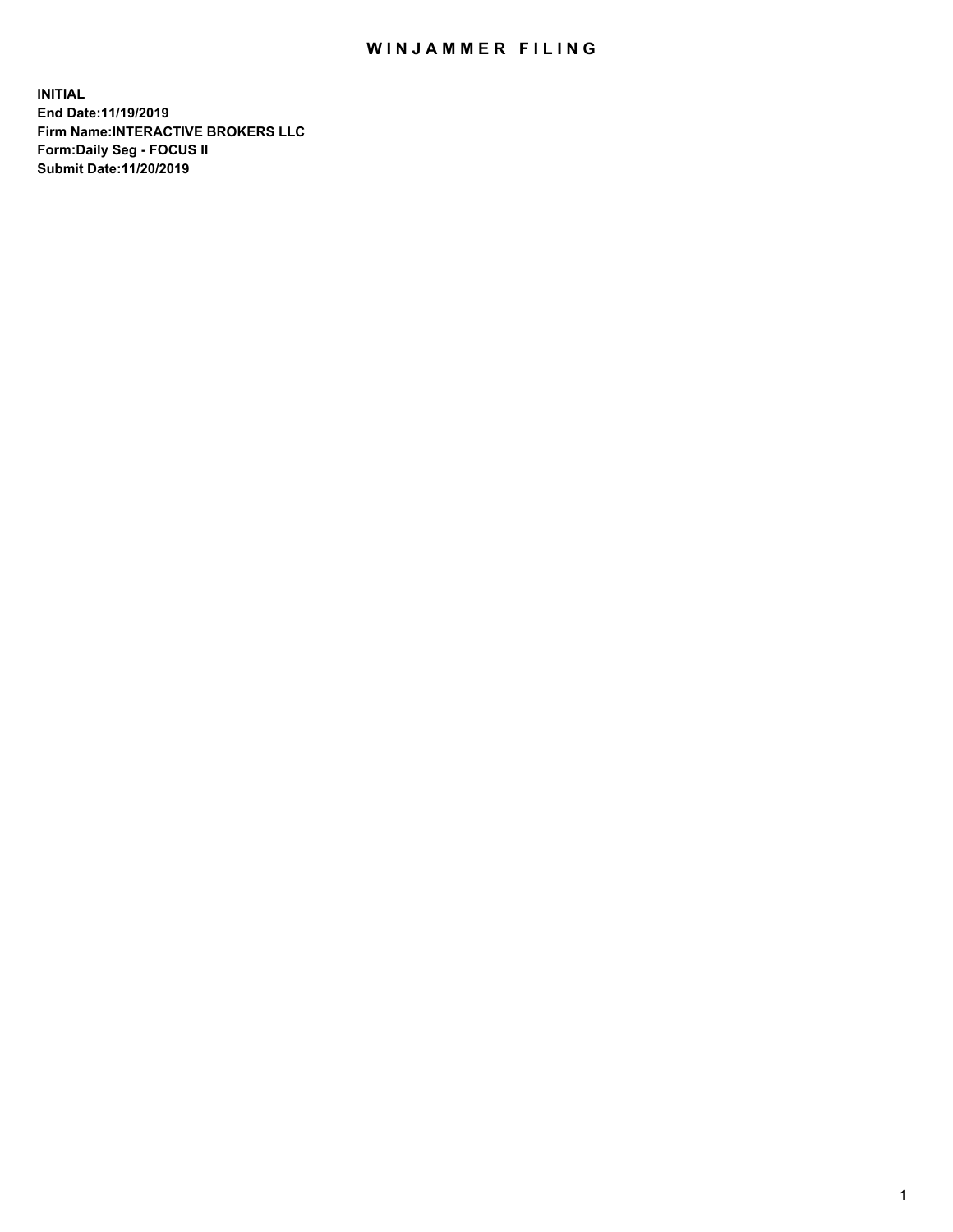**INITIAL End Date:11/19/2019 Firm Name:INTERACTIVE BROKERS LLC Form:Daily Seg - FOCUS II Submit Date:11/20/2019 Daily Segregation - Cover Page**

| Name of Company                                                                                                                                                                                                                                                                                                                | <b>INTERACTIVE BROKERS LLC</b>                                                                  |
|--------------------------------------------------------------------------------------------------------------------------------------------------------------------------------------------------------------------------------------------------------------------------------------------------------------------------------|-------------------------------------------------------------------------------------------------|
| <b>Contact Name</b>                                                                                                                                                                                                                                                                                                            | James Menicucci                                                                                 |
| <b>Contact Phone Number</b>                                                                                                                                                                                                                                                                                                    | 203-618-8085                                                                                    |
| <b>Contact Email Address</b>                                                                                                                                                                                                                                                                                                   | jmenicucci@interactivebrokers.c<br>om                                                           |
| FCM's Customer Segregated Funds Residual Interest Target (choose one):<br>a. Minimum dollar amount: ; or<br>b. Minimum percentage of customer segregated funds required:%; or<br>c. Dollar amount range between: and; or<br>d. Percentage range of customer segregated funds required between:% and%.                          | $\overline{\mathbf{0}}$<br>$\overline{\mathbf{0}}$<br>155,000,000 245,000,000<br>0 <sub>0</sub> |
| FCM's Customer Secured Amount Funds Residual Interest Target (choose one):<br>a. Minimum dollar amount: ; or<br>b. Minimum percentage of customer secured funds required:% ; or<br>c. Dollar amount range between: and; or<br>d. Percentage range of customer secured funds required between:% and%.                           | $\overline{\mathbf{0}}$<br>$\overline{\mathbf{0}}$<br>80,000,000 120,000,000<br>0 <sub>0</sub>  |
| FCM's Cleared Swaps Customer Collateral Residual Interest Target (choose one):<br>a. Minimum dollar amount: ; or<br>b. Minimum percentage of cleared swaps customer collateral required:% ; or<br>c. Dollar amount range between: and; or<br>d. Percentage range of cleared swaps customer collateral required between:% and%. | $\overline{\mathbf{0}}$<br>$\underline{\mathbf{0}}$<br>0 <sub>0</sub><br>0 <sub>0</sub>         |

Attach supporting documents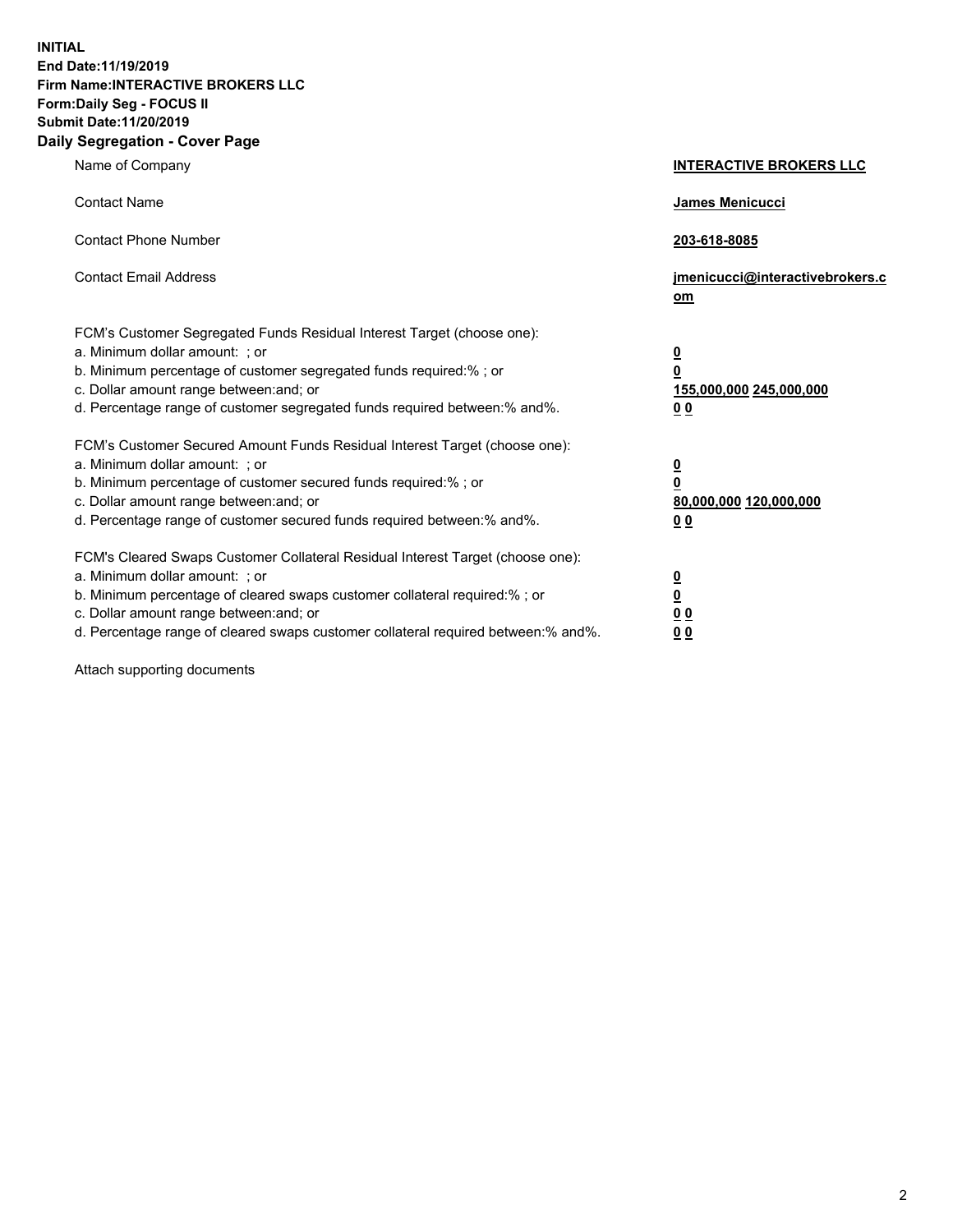## **INITIAL End Date:11/19/2019 Firm Name:INTERACTIVE BROKERS LLC Form:Daily Seg - FOCUS II Submit Date:11/20/2019 Daily Segregation - Secured Amounts**

|                | Dany Segregation - Secured Announts                                                                        |                                                |
|----------------|------------------------------------------------------------------------------------------------------------|------------------------------------------------|
|                | Foreign Futures and Foreign Options Secured Amounts                                                        |                                                |
|                | Amount required to be set aside pursuant to law, rule or regulation of a foreign                           | $0$ [7305]                                     |
|                | government or a rule of a self-regulatory organization authorized thereunder                               |                                                |
| $\mathbf{1}$ . | Net ledger balance - Foreign Futures and Foreign Option Trading - All Customers                            |                                                |
|                | A. Cash                                                                                                    | 497,193,155 [7315]                             |
|                | B. Securities (at market)                                                                                  | $0$ [7317]                                     |
| 2.             | Net unrealized profit (loss) in open futures contracts traded on a foreign board of trade                  | 15,145,832 [7325]                              |
| 3.             | Exchange traded options                                                                                    |                                                |
|                | a. Market value of open option contracts purchased on a foreign board of trade                             | 104,951 [7335]                                 |
|                | b. Market value of open contracts granted (sold) on a foreign board of trade                               | -62,963 [7337]                                 |
| 4.             | Net equity (deficit) (add lines 1. 2. and 3.)                                                              | 512,380,975 [7345]                             |
| 5.             | Account liquidating to a deficit and account with a debit balances - gross amount                          | 4,668 [7351]                                   |
|                | Less: amount offset by customer owned securities                                                           | 0 [7352] 4,668 [7354]                          |
| 6.             | Amount required to be set aside as the secured amount - Net Liquidating Equity                             | 512,385,643 [7355]                             |
| 7.             | Method (add lines 4 and 5)                                                                                 |                                                |
|                | Greater of amount required to be set aside pursuant to foreign jurisdiction (above) or line<br>6.          | 512,385,643 [7360]                             |
|                | FUNDS DEPOSITED IN SEPARATE REGULATION 30.7 ACCOUNTS                                                       |                                                |
| 1.             | Cash in banks                                                                                              |                                                |
|                | A. Banks located in the United States                                                                      | 44,787,454 [7500]                              |
|                | B. Other banks qualified under Regulation 30.7                                                             | 0 [7520] 44,787,454 [7530]                     |
| 2.             | <b>Securities</b>                                                                                          |                                                |
|                | A. In safekeeping with banks located in the United States                                                  | 493,017,625 [7540]                             |
|                | B. In safekeeping with other banks qualified under Regulation 30.7                                         | 0 [7560] 493,017,625 [7570]                    |
| 3.             | Equities with registered futures commission merchants                                                      |                                                |
|                | A. Cash                                                                                                    | $0$ [7580]                                     |
|                | <b>B.</b> Securities                                                                                       | $0$ [7590]                                     |
|                | C. Unrealized gain (loss) on open futures contracts                                                        | $0$ [7600]                                     |
|                | D. Value of long option contracts                                                                          | $0$ [7610]                                     |
|                | E. Value of short option contracts                                                                         | 0 [7615] 0 [7620]                              |
| 4.             | Amounts held by clearing organizations of foreign boards of trade                                          |                                                |
|                | A. Cash                                                                                                    | $0$ [7640]                                     |
|                | <b>B.</b> Securities                                                                                       | $0$ [7650]                                     |
|                | C. Amount due to (from) clearing organization - daily variation                                            | $0$ [7660]                                     |
|                | D. Value of long option contracts                                                                          | $0$ [7670]                                     |
|                | E. Value of short option contracts                                                                         | 0 [7675] 0 [7680]                              |
| 5.             | Amounts held by members of foreign boards of trade                                                         |                                                |
|                | A. Cash                                                                                                    | 93,962,592 [7700]                              |
|                | <b>B.</b> Securities                                                                                       | $0$ [7710]                                     |
|                | C. Unrealized gain (loss) on open futures contracts                                                        | 2,222,277 [7720]                               |
|                | D. Value of long option contracts                                                                          | 104,951 [7730]                                 |
|                | E. Value of short option contracts                                                                         | <u>-62,963</u> [7735] <u>96,226,857</u> [7740] |
| 6.<br>7.       | Amounts with other depositories designated by a foreign board of trade                                     | 0 [7760]                                       |
| 8.             | Segregated funds on hand                                                                                   | $0$ [7765]                                     |
| 9.             | Total funds in separate section 30.7 accounts                                                              | 634,031,936 [7770]                             |
|                | Excess (deficiency) Set Aside for Secured Amount (subtract line 7 Secured Statement<br>Page 1 from Line 8) | 121,646,293 [7380]                             |
| 10.            | Management Target Amount for Excess funds in separate section 30.7 accounts                                | 80,000,000 [7780]                              |
| 11.            | Excess (deficiency) funds in separate 30.7 accounts over (under) Management Target                         | 41,646,293 [7785]                              |
|                |                                                                                                            |                                                |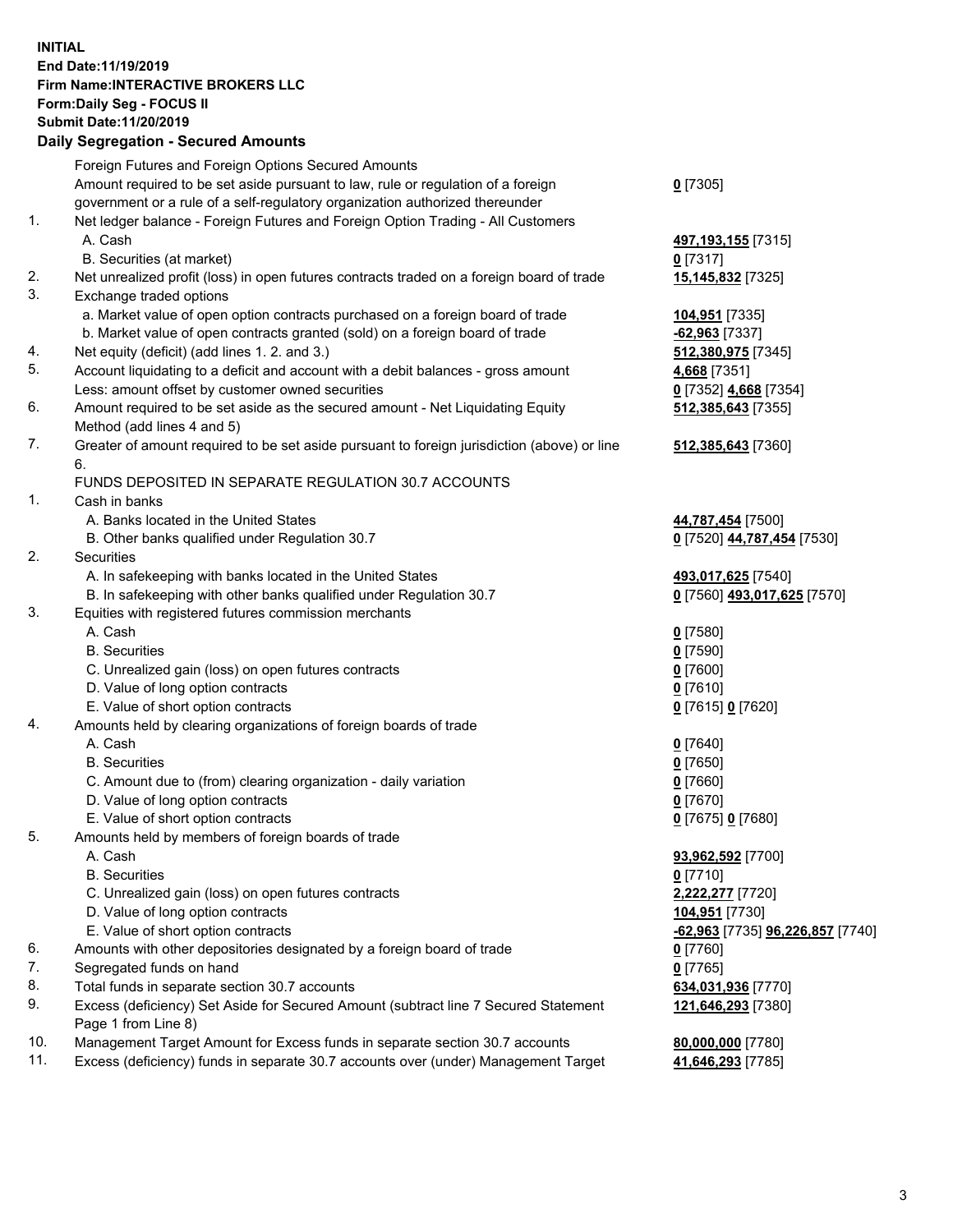**INITIAL End Date:11/19/2019 Firm Name:INTERACTIVE BROKERS LLC Form:Daily Seg - FOCUS II Submit Date:11/20/2019 Daily Segregation - Segregation Statement** SEGREGATION REQUIREMENTS(Section 4d(2) of the CEAct) 1. Net ledger balance A. Cash **4,175,409,393** [7010] B. Securities (at market) **0** [7020] 2. Net unrealized profit (loss) in open futures contracts traded on a contract market **-63,801,074** [7030] 3. Exchange traded options A. Add market value of open option contracts purchased on a contract market **161,647,162** [7032] B. Deduct market value of open option contracts granted (sold) on a contract market **-190,557,002** [7033] 4. Net equity (deficit) (add lines 1, 2 and 3) **4,082,698,479** [7040] 5. Accounts liquidating to a deficit and accounts with debit balances - gross amount **974,798** [7045] Less: amount offset by customer securities **0** [7047] **974,798** [7050] 6. Amount required to be segregated (add lines 4 and 5) **4,083,673,277** [7060] FUNDS IN SEGREGATED ACCOUNTS 7. Deposited in segregated funds bank accounts A. Cash **1,007,650,004** [7070] B. Securities representing investments of customers' funds (at market) **1,939,787,440** [7080] C. Securities held for particular customers or option customers in lieu of cash (at market) **0** [7090] 8. Margins on deposit with derivatives clearing organizations of contract markets A. Cash **2,193,427** [7100] B. Securities representing investments of customers' funds (at market) **1,360,890,439** [7110] C. Securities held for particular customers or option customers in lieu of cash (at market) **0** [7120] 9. Net settlement from (to) derivatives clearing organizations of contract markets **2,656,822** [7130] 10. Exchange traded options A. Value of open long option contracts **161,234,416** [7132] B. Value of open short option contracts **-190,573,517** [7133] 11. Net equities with other FCMs A. Net liquidating equity **0** [7140] B. Securities representing investments of customers' funds (at market) **0** [7160] C. Securities held for particular customers or option customers in lieu of cash (at market) **0** [7170] 12. Segregated funds on hand **0** [7150] 13. Total amount in segregation (add lines 7 through 12) **4,283,839,031** [7180] 14. Excess (deficiency) funds in segregation (subtract line 6 from line 13) **200,165,754** [7190] 15. Management Target Amount for Excess funds in segregation **155,000,000** [7194] **45,165,754** [7198]

16. Excess (deficiency) funds in segregation over (under) Management Target Amount Excess